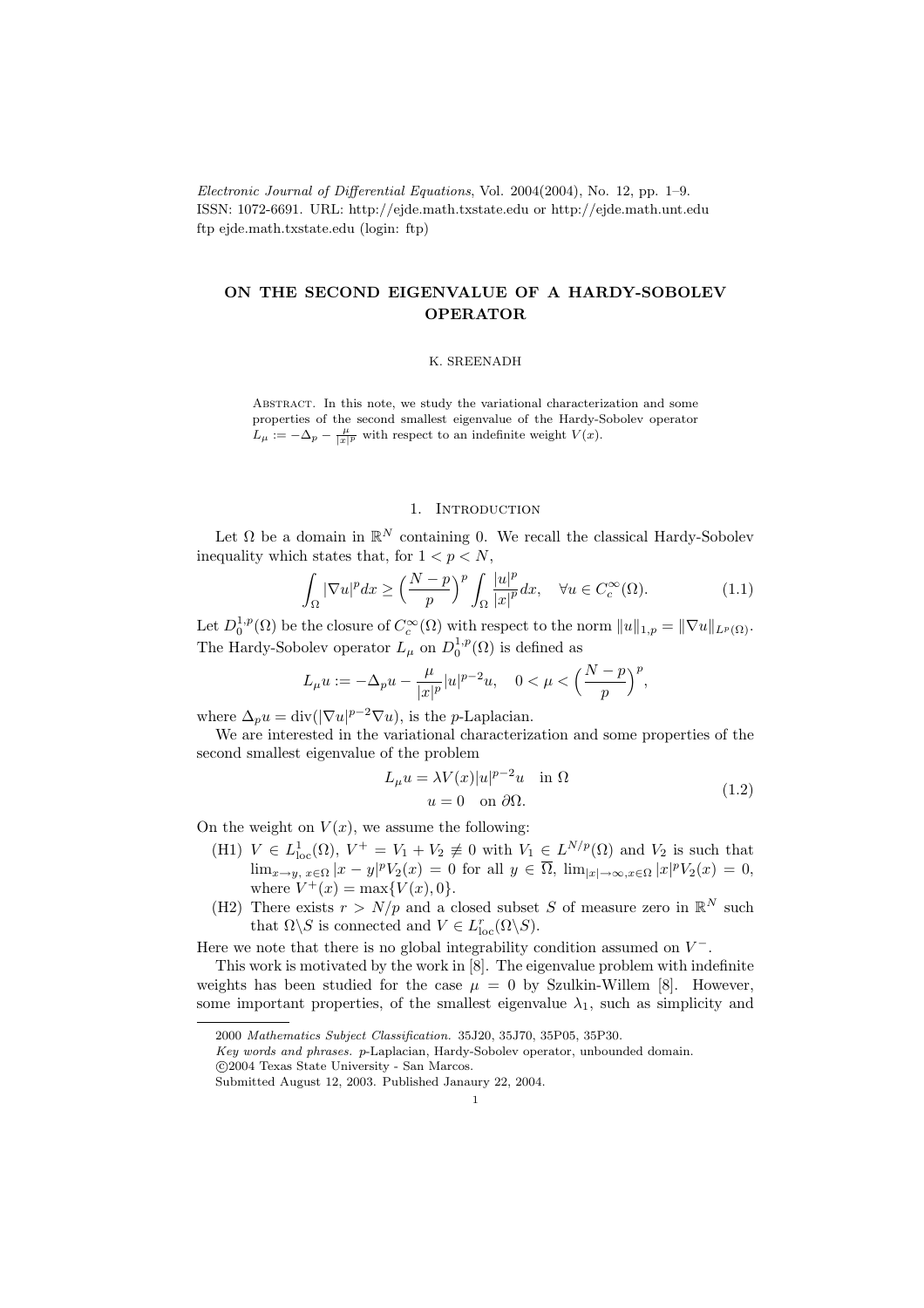being isolated were shown only for  $p = 2$ . Recently the author in [6] proved the simplicity of  $\lambda_1$  and sign changing nature of eigenfunctions corresponding to other eigenvalues when  $\Omega$  is bounded. Infact in [6] the author studied these properties for  $L_{\mu}$ . Following the same arguments, one can prove these results in the present case. However, showing that  $\lambda_1$  is isolated and characterization of the second smallest eigenvalue, were open questions. To prove these properties, we follow the ideas in [5] and in [3]. Here we should mention that our results are new even for the case  $\mu = 0$ . We use the following results in later sections.

**Propositioin 1.1** (Boccardo-Murat [1]). Let  $\Omega$  be a bounded domain in  $\mathbb{R}^N$  and let  $u_n \in W^{1,p}(\Omega)$  satisfy

$$
-\Delta_p u_n = f_n + g_n \quad in \ \mathcal{D}'(\Omega)
$$

and

- (i)  $u_n \to u$  weakly in  $W^{1,p}(\Omega)$
- (ii)  $u_n \to u$  in  $L^p(\Omega)$
- (iii)  $f_n \to f$  in  $W^{-1,p'}$
- (iv)  $g_n$  is a bounded sequence of Radon measures.

Then there exists a subsequence  $\{u_n\}$  of  $\{u_n\}$  such that  $\nabla u_n \to \nabla u$  a.e. in  $\Omega$ .

**Propositioin 1.2** (Brezis-Lieb [2]). Let  $f_n \to f$  a.e in  $\Omega$  as  $n \to \infty$  and  $f_n$  be bounded in  $L^p(\Omega)$ , for some  $p > 1$ . Then

$$
\lim_{n \to \infty} \{ ||f_n||_p - ||f_n - f||_p \} = ||f||_p.
$$

Let X be a Banach space and let  $M = \{u \in X \mid g(u) = 0\}$  with  $g \in C^1$ . Also let  $f: X \to \mathbb{R}$  be a  $C^1$  functional and let  $\tilde{f}$  be the restriction of f to M. Then we have the following form of the Mountain pass Theorem [7].

**Propositioin 1.3.** Let  $u, v \in M$  with  $u \not\equiv v$  and suppose that

$$
c := \inf_{h \in \Gamma} \max_{w \in h(t)} f(w) > \max\{f(u), f(v)\}
$$

where

$$
\Gamma := \{ h \in C([-1, +1], M) \mid h(-1) = u \quad and \quad h(1) = v \} \neq \emptyset
$$

Also suppose that  $\tilde{f}$  satisfies Pailse-Smale (PS) condition on M. Then c is a critical value of  $\tilde{f}$ .

We define the norm

$$
\|\tilde{f}'\|_{*} = \inf\{\|f'(u) - tg'(u)\|_{X^{*}} : t \in \mathbb{R}\}.
$$

The variational characterization of the smallest eigenvalue is given by

$$
\lambda_1=\inf_{0\not\equiv u\in W_0^{1,p}(\Omega)}\frac{\int_{\Omega}|\nabla u|^pdx-\int_{\Omega}\frac{|u|^p}{|x|^p}dx}{\int_{\Omega}|u|^pV(x)dx}
$$

and the corresponding eigenfunction is denoted by  $\phi_1$ , which is unique under the condition  $\int_{\Omega} |\phi|^p V(x) dx = 1$  (see [6]). We will prove the following property.

**Theorem 1.4.** The eigenvalue  $\lambda_1$  is isolated in the spectrum of  $L_\mu$ .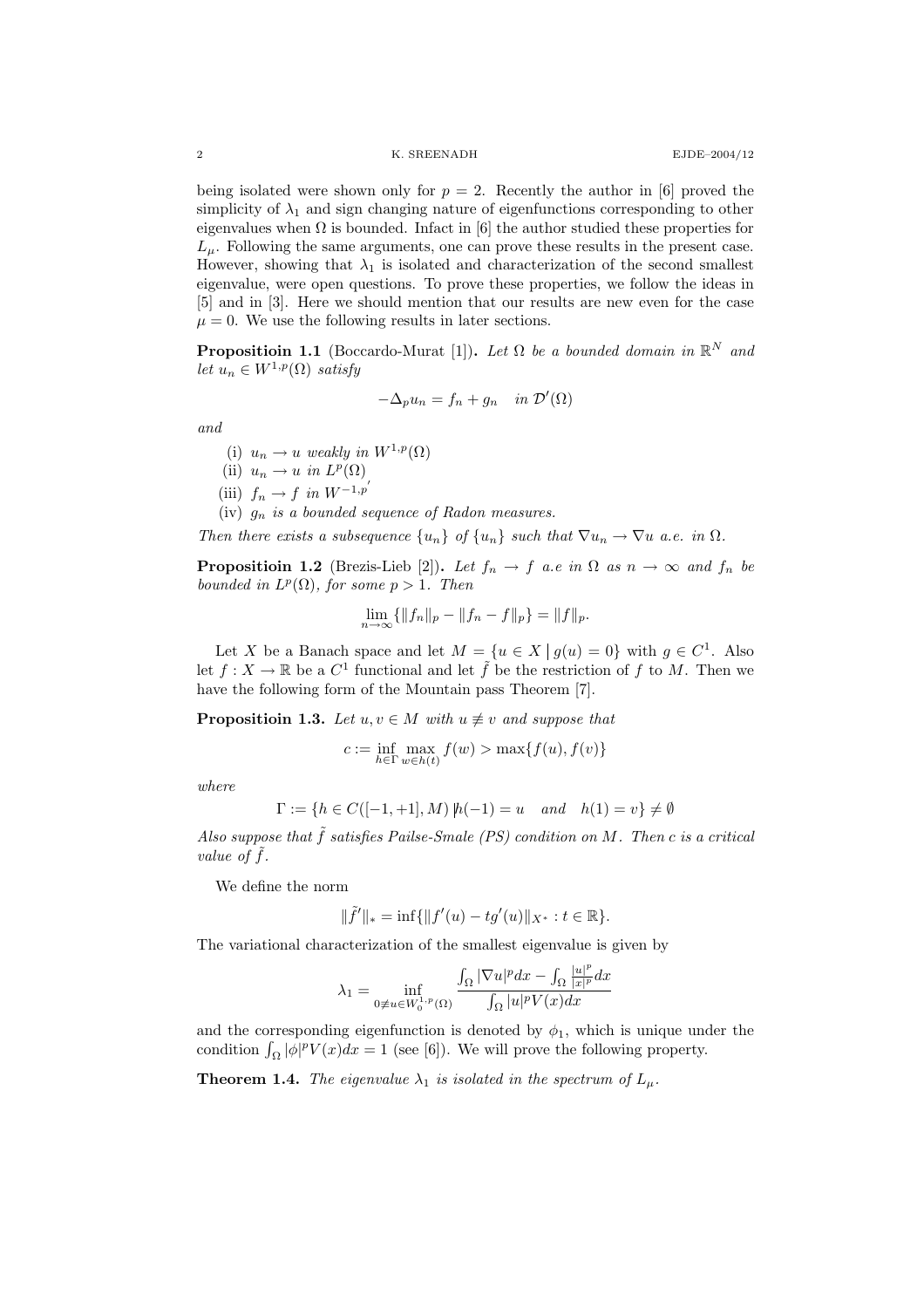We will establish the following variational characterisation of the second smallest eigenvalue:

$$
\lambda_2 = \inf_{\gamma \in \Gamma} \sup_{u \in \gamma} \frac{\int_{\Omega} |\nabla u|^p dx - \int_{\Omega} \frac{|u|^p}{|x|^p} dx}{\int_{\Omega} |u|^p V(x) dx},
$$

where  $\Gamma = \{ \gamma \in C \left( [-1,1] : M \right) | \gamma(-1) = -\phi_1, \gamma(1) = \phi_1 \}$  and M is defined as in the next section. We show also the following property of  $\lambda_2$ .

**Theorem 1.5.** If  $V_a \leq V_b$ , then  $\lambda_2(V_a) \geq \lambda_2(V_b)$ .

## 2. Proofs of results

In this section we show that  $\lambda_1$  is siolated and give a variational characterization for second smallest eigenvalue of  $L_{\mu}$ .

**Lemma 2.1.** The mapping  $u \mapsto \int_{\Omega} V^+ |u|^p dx$  is weakly continuous.

The proof of this lemma follows from (1.1) and (H1). We refer the reader to [8] for more details.

Now, we consider the set

$$
M = \left\{ u \in D_0^{1,p}(\Omega) \middle| \int_{\Omega} |u|^p V(x) = 1 \right\}.
$$

Since M is not a manifold in  $D_0^{1,p}(\Omega)$ , we define  $X = \{u \in D_0^{1,p}(\Omega) \mid ||u||_X < \infty \}$ , where

$$
||u||_X^p := \int_{\Omega} |\nabla u|^p dx + \int_{\Omega} |u|^p V^- dx.
$$

Then  $M$  is a  $C^1$ -manifold as a subset of the space  $X$ . On this space, we define the functional

$$
J_\mu(u)=\frac{\int_\Omega|\nabla u|^p\,dx-\int_\Omega\frac{\mu}{|x|^p}|u|^p\,dx}{\int_\Omega|u|^pV\,dx}.
$$

Let  $\tilde{J}_{\mu}$  denote the restriction of  $J_{\mu}$  to M. and let  $||u||_{L^{p}(V)}^{p} = \int_{\Omega} |u|^{p} V(x) dx$ .

**Lemma 2.2.** The functional  $\tilde{J}_{\mu}$  satisfies the Palais-Smale condition at any positive level.

*Proof.* Let  $\{u_n\}$  be a sequence in M such that  $J_\mu(u_n) \to \lambda > 0$  and

$$
\langle J_{\mu}(u_n), \phi \rangle - J_{\mu}(u_n) \int_{\Omega} |u_n|^{p-2} u_n \phi V dx = o(1). \tag{2.1}
$$

Using Hardy-Sobolev inequality and  $u_n \in M$ , it follows that  $u_n$  is bounded in X which gives the existence of a subsequence  ${u_n}$  of  ${u_n}$  and u such that  $u_n \to u$ weakly in  $D_0^{1,p}(\Omega)$ . Since  $\lambda > 0$  we may assume that  $J_\mu(u_n) \geq 0$ . Using Lemma  $2.1$  and  $(2.1)$ , we get

$$
\langle J'_{\mu}(u_{n}) - J'_{\mu}(u), u_{n} - u \rangle + J_{\mu}(u_{n}) \int_{\Omega} \left[ |u_{n}|^{p-2} u_{n} - |u|^{p-2} u \right] (u_{n} - u) V^{-} dx = o(1).
$$

By Fatou's Lemma,

$$
0 = \int_{\Omega} \lim_{n \to \infty} \left[ |u_n|^{p-2} u_n - |u|^{p-2} u \right] [u_n - u] V^{-}
$$
  

$$
\leq \liminf_{n \to \infty} \int_{\Omega} \left[ |u_n|^{p-2} u_n - |u|^{p-2} u \right] [u_n - u] V^{-} dx.
$$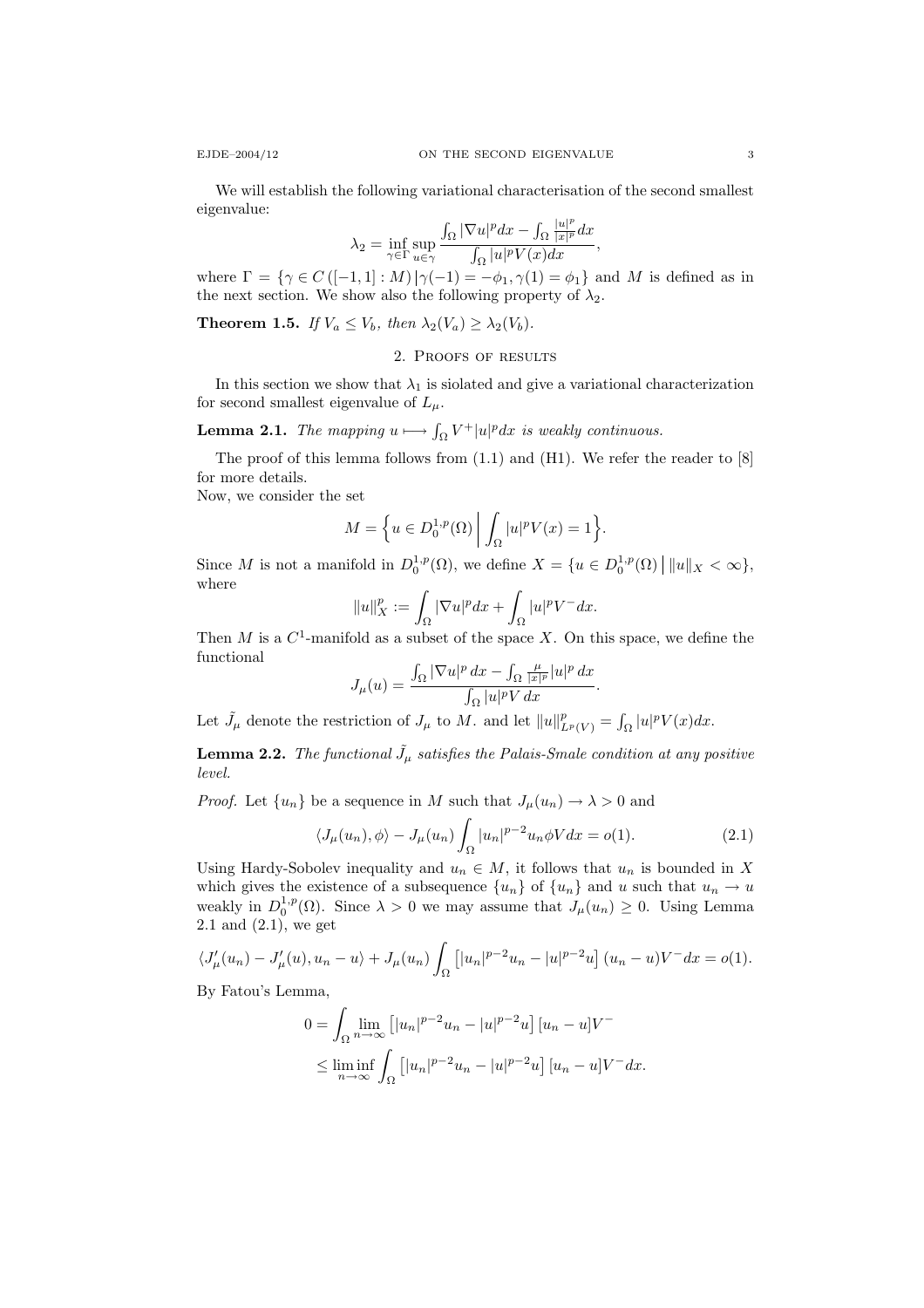Also,  $u_n$  satisfies

$$
-\Delta_p u_n - \frac{\mu}{|x|^p} |u_n|^{p-2} u_n - J_\mu(u_n) |u_n|^{p-2} u_n V(x) = o(1) \text{ in } \mathcal{D}'(\Omega_m),
$$

where  $\Omega_m$  is a bounded domain such that  $\Omega = \bigcup_{m=1}^{\infty} \Omega_m$ . By Proposition 1.1, noting that  $\frac{\mu}{|x|^p}|u_n|^{p-2}u_n + J_\mu(u_n)|u_n|^{p-2}u_nV$  is a bounded sequence of Radon measures, there exists a subsequence  ${u_n^m}$  of  ${u_n}$  an u such that  $\nabla u_n^m \to \nabla u$  a.e., in  $\Omega_m$ . By the process of diagonalization we can choose a subsequence  $\{u_n\}$  such that  $\nabla u_n \to \nabla u$  a.e. in  $\Omega$ . By Proposition 1.2, we have

$$
||u_n - u||_{1,p}^p = ||u_n||_{1,p}^p - ||u||_{1,p}^p + o(1)
$$
\n(2.2)

$$
\left\|\frac{u_n - u}{|x|}\right\|_{L^p(1)}^p = \left\|\frac{u_n}{|x|}\right\|_{L^p(1)}^p - \left\|\frac{u}{|x|}\right\|_{L^p(1)}^p + o(1). \tag{2.3}
$$

We also have, by Fatau's lemma,

$$
\int_{\Omega} V^{-}(|u_{n}|^{p} + |u|^{p} - |u_{n}|^{p-2}u_{n}u - |u|^{p-2}uu_{n})dx
$$
\n
$$
\geq \int_{\Omega} V^{-}(|u_{n}|^{p} + |u|^{p}) - \left(\int_{\Omega} V^{-}|u_{n}|^{p}\right)^{(p-1)/p} \left(\int_{\Omega} V^{-}|u|^{p}\right)^{1/p}
$$
\n
$$
- \left(\int_{\Omega} V^{-}|u|^{p}\right)^{(p-1)/p} \left(\int_{\Omega} V^{-}|u_{n}|^{p}\right)^{1/p}
$$
\n
$$
= \left[\left(\int_{\Omega} V^{-}|u_{n}|^{p}\right)^{(p-1)/p} - \left(\int_{\Omega} V^{-}|u|^{p}\right)^{(p-1)/p}\right]
$$
\n
$$
\times \left[\left(\int_{\Omega} V^{-}|u_{n}|^{p}\right)^{1/p} - \left(\int_{\Omega} V^{-}|u|^{p}\right)^{\frac{1}{p}}\right] \geq 0.
$$
\n(2.2)

Now using  $(2.2)$  and  $(2.3)$ ,

$$
o(1) = \langle J_{\mu}(u_n) - J_{\mu}(u), (u_n - u) \rangle + J_{\mu}(u_n) \int_{\Omega} [|u_n|^{p-2} u_n - |u|^{p-2} u] (u_n - u) V^{-} dx
$$
  
\n
$$
\geq \int_{\Omega} |\nabla u_n - \nabla u|^p - \int_{\Omega} \frac{\mu}{|x|^p} |u_n - u|^p + o(1)
$$
  
\n
$$
\geq (1 - \frac{\mu}{\lambda_N}) ||u_n - u||_{1,p} + o(1).
$$

i.e.,  $u_n \to u$  in  $D_0^{1,p}(\Omega)$ . Notice that

$$
o(1) = \langle J_{\mu}(u_n) - J_{\mu}(u), u_n - u \rangle
$$
  
=  $\int_{\Omega} V^{-} (|u_n|^{p-2} u_n - |u|^{p-2} u) (u_n - u) dx + o(1) \ge 0.$ 

Therefore,  $\int_{\Omega} V^-|u_n|^p dx \to \int_{\Omega} V^-|u|^p dx$  and hence  $||u_n||_X \to ||u||_X$ .

Observe that  $\tilde{J}_{\mu}(u) \geq \lambda_1$  and  $\tilde{J}_{\mu}(\pm \phi_1) = \lambda_1$ . So  $+\phi_1$  and  $-\phi_1$  are two global minima of  $\tilde{J}_{\mu}$ . Now consider

$$
\Gamma = \{ \gamma \in C([-1,1];M) \, | \, \gamma(-1) = -\phi_1, \gamma(1) = \phi_1 \}.
$$

By Proposition 1.3, there exists  $u \in X$  such that  $\tilde{J}'_{\mu}(u) = 0$  and  $J_{\mu}(u) = \mathcal{C}$ , where

$$
\mathcal{C} = \inf_{\gamma \in \Gamma} \sup_{u \in \gamma} \tilde{J}_{\mu}(u). \tag{2.4}
$$

**Lemma 2.3.** (i)  $M$  is locally arc wise connected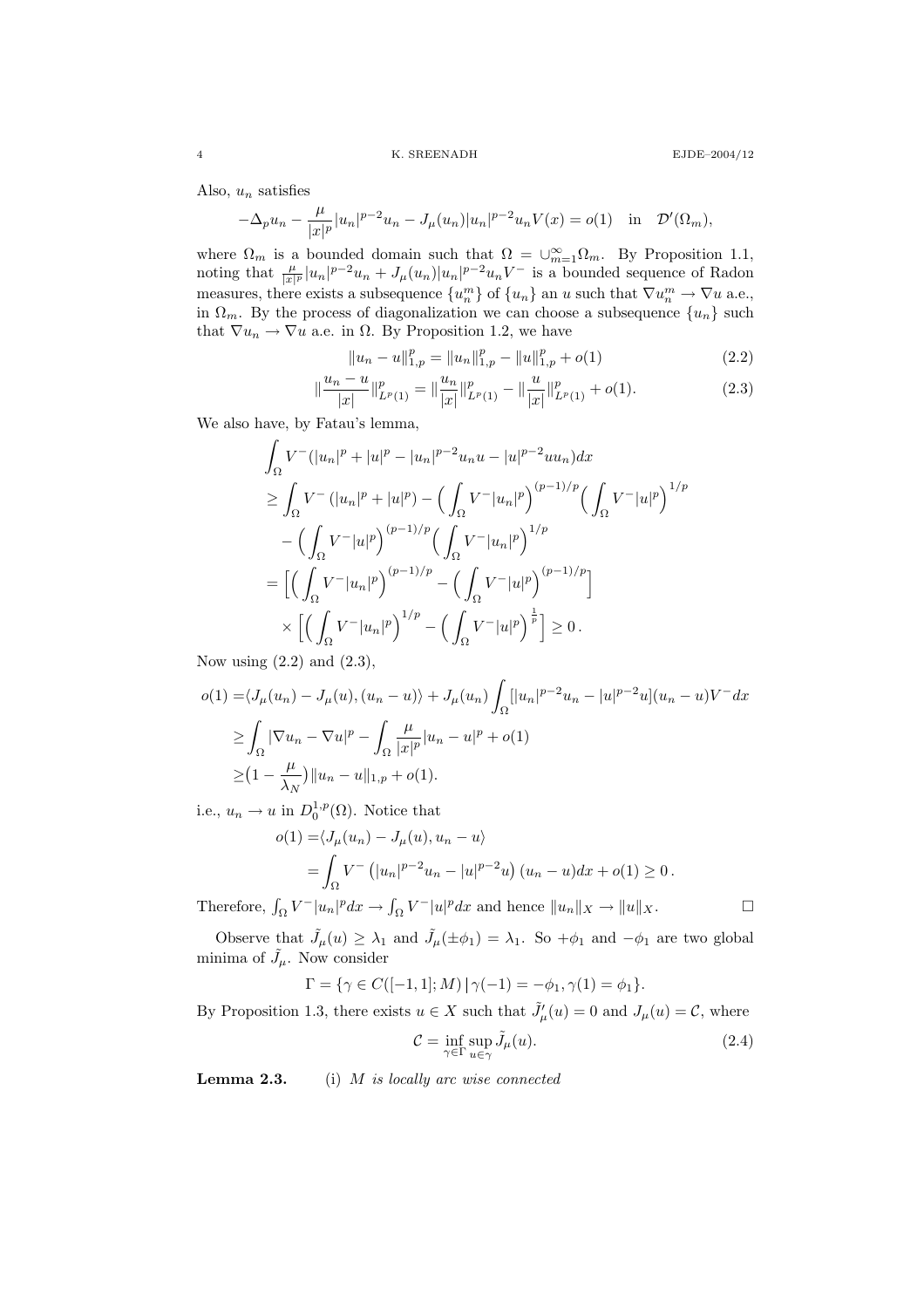- (ii) Any connected open subset B of M is arcwise connected
- (iii) if B' is a component of an open set A, then  $\partial B' \cap B$  is empty.

The proof of this lemma follows from the fact that M is a Banach Manifold. For a proof we refer the reader to [3]. Define  $\mathcal{O} = \{u \in M \mid \tilde{J}_{\mu}(u) < r\}$ 

**Lemma 2.4.** Each component of  $\mathcal O$  contains a critical point of  $\tilde{J}_{\mu}$ .

*Proof.* Let  $\mathcal{O}_1$  be a component of  $\mathcal O$  and let  $d = \inf\{\tilde{J}_\mu(u), u \in \mathcal{O}_1\}$ , where  $\overline{\mathcal{O}_1}$  is X-closure of  $\mathcal O$ . Suppose this infimum is achieved by  $v \in \overline{\mathcal O_1}$ . Then by Lemma 2.3 this cannot be in  $\partial\mathcal{O}_1$  and hence v is in  $\mathcal{O}_1$  and is a critical point of  $\tilde{J}_{\mu}$ .

Now we show that d is achieved. Let  $u_n \in \mathcal{O}_1$  be a minimizing sequence with  $\tilde{J}_{\mu}(u_n) \leq d + \frac{1}{n^2}$ . By Ekeland Variational Principle, we get  $v_n \in \mathcal{O}_1$  such that

$$
\tilde{J}_{\mu}(v_n) \le \tilde{J}_{\mu}(u_n),\tag{2.5}
$$

$$
||v_n - u_n||_X \le \frac{1}{n},
$$
\n(2.6)

$$
\tilde{J}_{\mu}(v_n) \le \tilde{J}_{\mu}(v) + \frac{1}{n} ||v_n - v||_X, \quad \forall v \in \mathcal{O}_1.
$$
\n(2.7)

From (2.5) it follows that  $\tilde{J}_{\mu}(v_n)$  is bounded. Now we claim that  $\|\tilde{J}_{\mu}\|$  $'(v_n)\|_* \to 0.$ We fix *n* and choose  $w \in X$  tangent to *M* at  $v_n$ , i.e.,  $\int_{\Omega} |v_n|^{p-2} v_n w V = 0$ . Now we consider the path

$$
u_t = \frac{v_n + tw}{\|v_n + tw\|_{L^p(V)}}.
$$

Since  $\tilde{J}_{\mu}(v_n) \leq d + \frac{1}{n} < r$  for n large, we have  $v_n \in \overline{\mathcal{O}}_1$  and by Lemma 2.3 (iii),  $v_n \notin \partial \mathcal{O}_1$ . So  $u_t \in \mathcal{O}_1$  for |t| small. Taking  $v = u_t$  in (2.7) we obtain

$$
\frac{\tilde{J}_{\mu}(v_{n}) - \tilde{J}_{\mu}(v_{n} + tw)}{t} \leq \frac{1}{nt} \|v_{n}(\frac{1}{r(t)} - 1)\|_{X} + \frac{1}{n} \|w\| + \frac{1}{t} \left(\frac{1}{r(t)^{p}} - 1\right) \tilde{J}_{\mu}(v_{n} + tw),
$$
\n(2.8)

.

where  $r(t) = ||v_n + tw||_{L^p(V)}$ . The last term in (2.8) involves  $\frac{r(t)^{p}-1}{t}$  which can be calculated as

$$
\frac{d}{dt}r(s)^p\big|_{s=0}=\lim_{t\to 0}\frac{r(t)^p-1}{t}
$$

On the other hand since w is tangent to M at  $v_n$ ,

$$
\frac{d}{dt}r(s)^p\big|_{s=0}=p\int_{\Omega}|v_n|^{p-2}v_nwV(x)dx=0.
$$

Therefore, we have  $\frac{r(t)^p-1}{t} \to 0$  as  $t \to 0$  and that the second term goes to 0. Similarly, the first term also goes to zero as  $t \to 0$ . Taking limit  $t \to 0$  in (2.8) we get

$$
\langle J'_{\mu}(v_n), w \rangle \leq \frac{1}{n} ||w||_X
$$
, for all  $w \in X$  tangent to M at  $v_n$ .

Now if w is arbitrary in X. We choose  $\alpha_n$  so that  $(w - \alpha_n v_n)$  is tangent to M at  $v_n$ . i.e.,  $\alpha_n = \int_{\Omega} |v_n|^{p-2} v_n w V(x) dx$ . So (2.8) gives,

$$
|\langle J'_{\mu}(v_n), w \rangle - \langle J'_{\mu}(v_n), v_n \rangle \int_{\Omega} |v_n|^{p-2} v_n w| \leq \frac{1}{n} ||w - \alpha_n v_n||_X
$$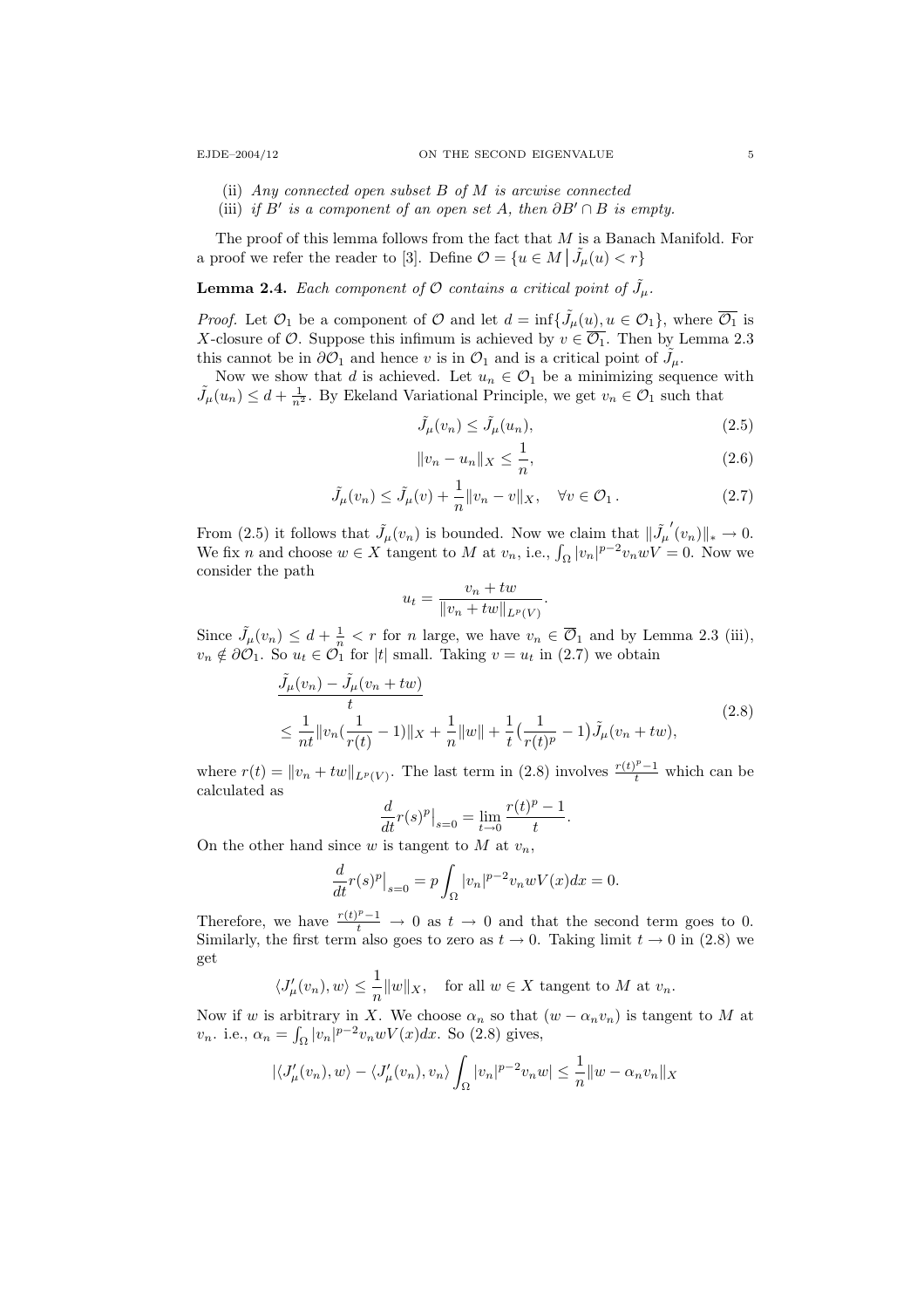Since  $\|\alpha_n v_n\|_X \leq C.\|w\|_X$ , we have

$$
|\langle J'_{\mu}(v_n), w \rangle - t_n \int_{\Omega} |v_n|^{p-2} v_n w V(x) dx| \le \epsilon_n ||w||_X
$$

where  $t_n = \langle J'_{\mu}(v_n), v_n \rangle$  and  $\epsilon_n \to 0$ . Therefore,  $\|\tilde{J}_{\mu}\|$  $(v_n)$ <sub>\*</sub> → 0 and  $v_n$  is a Palais-Smale sequence. Hence by Lemma 2.2,  $\{v_n\}$  has a convergent subsequence with limit, say,  $v$ . Then  $d$  is achieved at  $v$ .

**Lemma 2.5.** The number  $C$  defined by (2.4) is the second smallest eigenvalue of  $L_\mu$ 

Proof. We follow the proof in [3]. Assume by contradiction that there exists an eigenvalue  $\delta$  such that  $\lambda_1 < \delta < C$ . In other words,  $\tilde{J}_{\mu}$  has a critical value  $\delta$  with  $\lambda_1 < \delta < C$ . We will construct a path in  $\Gamma$  on which  $\tilde{J}_{\mu}$  remains  $\leq \delta$ , which yields a contradiction with the definition of  $\mathcal{C}$ . Let  $u \in M$  satisfies the equation

$$
-\Delta_p u - \frac{\mu}{|x|^p} |u|^{p-2} u = \delta V(x) |u|^{p-2} u \quad \text{in } \mathcal{D}'(\Omega),
$$

and u changes sign in  $\Omega$ . Taking  $u^+$  and  $u^-$  as test function we get

$$
\int_{\Omega} |\nabla u^+|^p \, dx - \int_{\Omega} \frac{\mu}{|x|^p} |u^+|^p \, dx = \delta \int_{\Omega} (u^+)^p V(x) \, dx
$$

$$
\int_{\Omega} |\nabla u^-|^p \, dx - \int_{\Omega} \frac{\mu}{|x|^p} (u^-)^p \, dx = \delta \int_{\Omega} (u^-)^p V(x) \, dx.
$$

Consequently

$$
\tilde{J}_{\mu}(u)=\tilde{J}_{\mu}(\frac{u^{+}}{\|u^{+}\|_{L^{p}(V)}})=\tilde{J}_{\mu}(\frac{-u^{-}}{\|u^{-}\|_{L^{p}(V)}})=\tilde{J}_{\mu}(\frac{u^{-}}{\|u_{-}\|_{L^{p}(V)}})=\delta.
$$

We will consider the following three paths in  $M$ , which go respectively from  $u$  to  $u^+$  $\frac{u^+}{\|u^+\|_{L^p(V)}}$ , from  $\frac{u^+}{\|u^+\|_{L^p}}$  $\frac{u^+}{\|u^+\|_{L^p(V)}}$  to  $\frac{u^-}{\|u^-\|_{L^p}}$  $\frac{u^-}{\|u^-\|_{L^p(V)}}$  and  $\frac{-u^-}{\|u^-\|_{L^p}}$  $\frac{-u}{\|u^-\|_{L^p(V)}}$  to u:

$$
u_1(t) = \frac{tu + (1-t)u^+}{\|tu + (1-t)u^+\|_{L^p(V)}},
$$

$$
u_2(t) = \frac{tu^+ + (1-t)u^-}{\|tu + (1-t)u^-\|_{L^p(V)}},
$$

$$
u_3(t) = \frac{-tu^- + (1-t)u}{\| - tu^- + (1-t)u\|_{L^p(V)}}.
$$

Also we have

$$
\tilde{J}_{\mu}(u_1(t)) = \tilde{J}_{\mu}(u_2(t)) = \tilde{J}_{\mu}(u_3(t)) = \delta.
$$

By joining the paths  $u_1(t)$  and  $u_2(t)$  we get a new path which connects u and  $u^ \frac{u}{\|u^-\|_{L^p(V)}}$  and stays at levels  $\leq \delta$ . Call this path as  $u_4(t)$ . Now we define  $O = \{v \in$  $M \mid \tilde{J}_{\mu}(v) < \delta$ . Clearly  $\phi_1, -\phi_1 \in O$ . Since  $\frac{u^{-1}}{\|u^{-1}\|_{L}}$  $\frac{u}{\|u^-\|_{L^p(V)}}$  does not change sign and vanishes on a set of positive measure it is not a critical point of  $\tilde{J}_{\mu}$ . So  $\frac{u^{-1}}{\|u^{-1}\|_{L}}$  $||u-||_{L^p(V)}$ is a regular value of  $\tilde{J}_{\mu}$ , and consequently there exists a  $C^1$  path  $\eta: [-\epsilon, \epsilon] \to M$ with  $\eta(0) = \frac{u^{-1}}{\|u^{-1}\|_{L}}$  $\frac{u^-}{\|u^-\|_{L^p(V)}}$  and  $\frac{d}{dt}(\tilde{J}_\mu(\eta(t))\big|_{t=0}\neq 0$ . choose a point  $v\in O$  on this path (this is possible because  $\tilde{J}_{\mu}$  $\left\langle \left( \eta(t) \right) \right|_{t=0} \neq 0$  we can thus move from  $\frac{u^{-1}}{\|u^{-1}\|_{L}}$  $\frac{u}{\|u^-\|_{L^p(V)}}$  to v through this path which lies at levels  $\langle \delta \rangle$ . Taking the component of  $\overline{O}$  which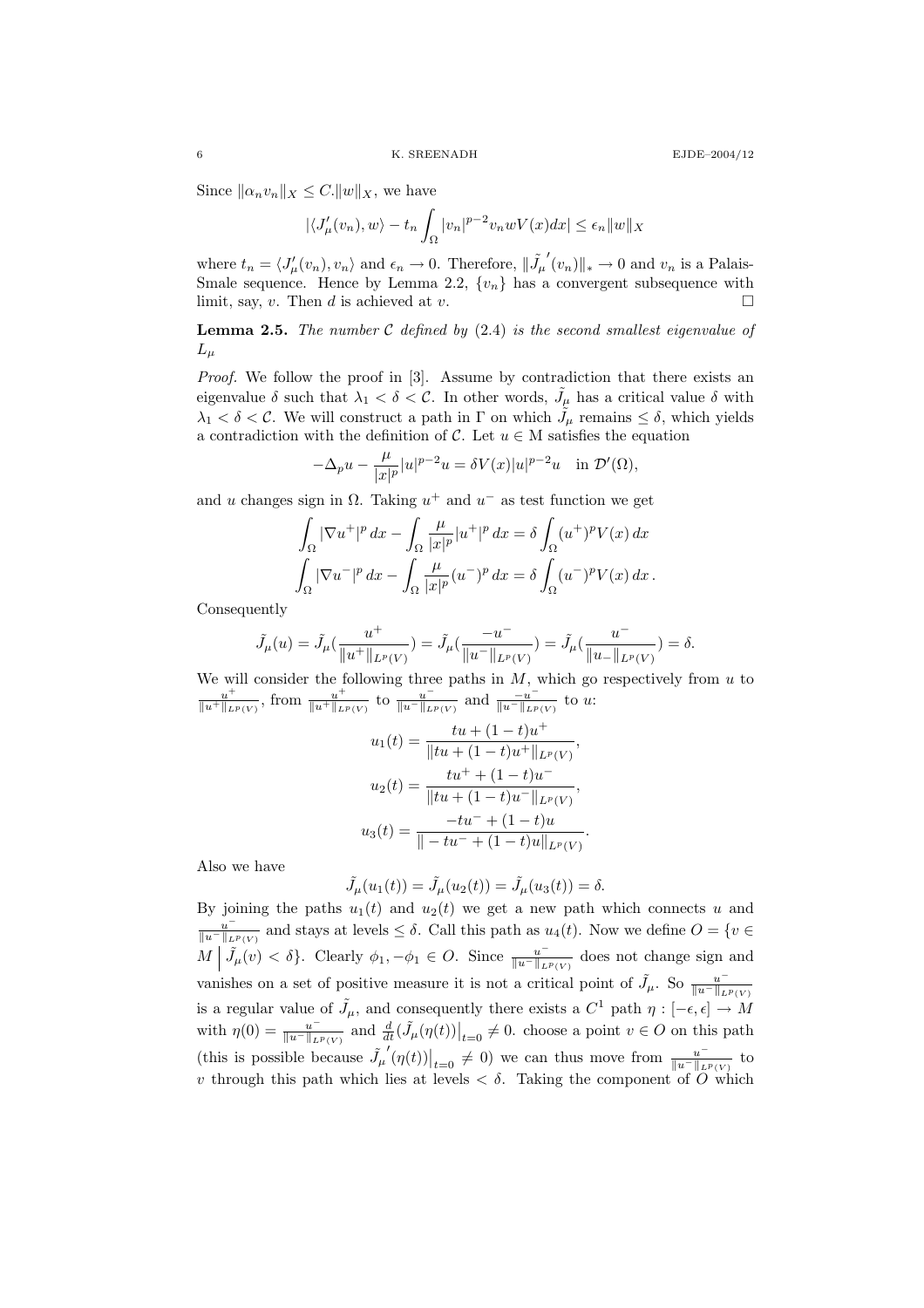contains v and applying Lemma 2.3 together with Lemma 2.4, we can connect v to  $+\phi_1$  (or to  $-\phi_1$ ) with a path in M at levels  $\lt \delta$ . Let us assume that this is  $+\phi_1$  which is reached in this way. Now call this path connecting  $\frac{u}{\|u\|_{L}}$  $\frac{u}{\|u^-\|_{L^p(V)}}$  and  $\phi_1$ as  $u_5(t)$ , and consider the symmetric path  $-u_5(t)$ , which goes from  $-\frac{u}{\|u_5\|_L}$  $\frac{u}{\|u^-\|_{L^p(V)}}$  to  $-\phi_1$ . We evaluate the functional  $\tilde{J}_{\mu}$  along  $-u_5(t)$ . Since  $\tilde{J}_{\mu}$  is even,

$$
\tilde{J}_{\mu}(-u_5(t)) = \tilde{J}_{\mu}(u_5(t)) \le \delta.
$$

Finally with  $u_3(t)$  we can connect  $-\frac{u^{-1}}{||u^{-}||_{L}}$  $\frac{u}{\|u^-\|_{L^p(V)}}$  with u by a path which stays at level δ. Putting every thing together we get a path connecting  $-\phi_1$  and  $\phi_1$  staying at levels  $\leq \delta$ . This concludes the proof.

Note that Theorem 1.4 is an immediate consequence of Lemma 2.5. So we have the following characterization of  $\lambda_2$ , the second smallest eigenvalue of  $L_\mu$ ,

$$
\lambda_2 = \inf_{\gamma \in \Gamma} \sup_{u \in \gamma} \int_{\Omega} |\nabla u|^p dx - \int_{\Omega} \frac{|u|^p}{|x|^p} dx.
$$

Now let  $\mu_k$  be the sequence of eigenvalues obtained in [6] which are characterized as

$$
\mu_k = \inf_{\mathcal{A} \in \mathcal{F}} \sup_{u \in \mathcal{A}} \int_{\Omega} |\nabla u|^p - \int_{\Omega} \frac{\mu}{|x|^p} |u|^p,
$$

where  $\mathcal{F} = \{ \mathcal{A} \subset M \mid \text{ the genus of } \mathcal{A} \geq k \}.$ 

**Corollary 2.6.** With the notation above,  $\mu_2 = \lambda_2$ .

*Proof.* Let  $\gamma$  be a curve in Γ. By joining this with its symmetric path  $-\gamma(t)$  we can get a set of genus  $\geq 2$  where  $J_{\mu}$  does not increase its values. Therefore,  $\lambda_2 \geq \mu_2$ . But by Theorem 1.4, there is no eigenvalue between  $\lambda_1$  and  $\lambda_2$ . Hence  $\lambda_2 = \mu_2$ .  $\Box$ 

**Lemma 2.7.** Let  $u \in X$  be a solution of (1.2) and let  $\mathcal{O}$  be a component of  $\{x \in$  $\Omega |u(x) > 0\}$ . Then  $u|_{\mathcal{O}} \in D_0^{1,p}(\mathcal{O})$ 

*Proof.* Let  $u_n \in C_c(\Omega) \cap D_0^{1,p}(\Omega)$  such that  $u_n \to u$  in  $D_0^{1,p}(\Omega)$ . Then  $u_n^+ \to u^+$  in  $D_0^{1,p}(\Omega)$ . Let  $v_n = \min(u_n, u)$  and let  $\phi : \mathbb{R} \to \mathbb{R}$  be a  $C^1$  function such that

$$
\phi(t) = \begin{cases} 0 & \text{for } t \le 1/2 \\ 1 & \text{for } t \ge 1 \end{cases}
$$

and  $|\phi'| \leq 1$ . Let  $\psi_r(x) = \phi(d(x, S)/r)$  where  $d(x, S) = \text{dist}(x, S)$ . Then

$$
\psi_r(x) \begin{cases} 0 & \text{for } d(x, S) \le r/2 \\ 1 & \text{for } d(x, S) \ge r \end{cases}
$$

and  $|\nabla \psi_r(x)| \leq C/r$  for some constant C. Now we define  $w_{n,r}(x) = \psi_r v_n(x)|_{\mathcal{O}}$ . Since  $\psi_r v_n \in C(\overline{\Omega})$ , we have  $w_{n,r} \in C(\overline{\mathcal{O}})$  and vanishes on the boundary  $\partial \overline{\mathcal{O}}$ . Indeed for  $x \in \partial \mathcal{O} \cap S$  then  $\psi_r(x) = 0$  and so  $w_{n,r}(x) = 0$ . If  $x \in \partial \mathcal{O} \cap \Omega$  and  $x \notin S$ then  $u(x) = 0$ (since u is continuous except at 0) and so  $v_n(x) = 0$ . If  $x \in \partial\Omega$ then  $u_n(x) = 0$  and hence  $v_n(x) = 0$ . So in all the cases  $w_{n,r}(x) = 0$  for  $x \in \partial \mathcal{O}$ .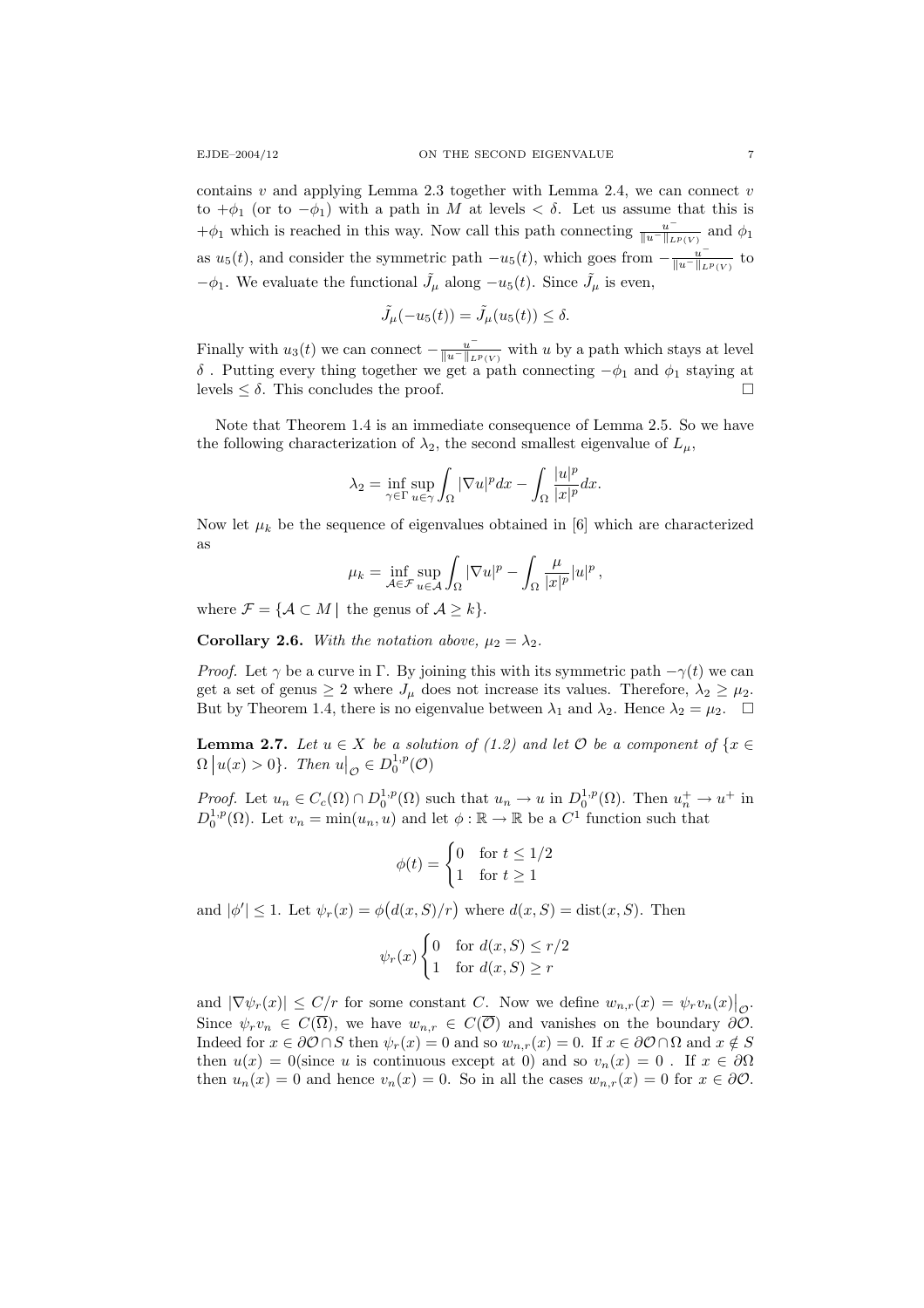Therefore,  $w_{n,r} \in D_0^{1,p}(\mathcal{O})$ .

$$
\int_{\Omega} |\nabla(w_{n,r}) - \nabla(\psi_r u)|^p = \int_{\mathcal{O}} |(\nabla \psi_r)v_n + \psi_r \nabla v_n - (\nabla \psi_r)u - \psi_r \nabla u|^p dx
$$
  
\n
$$
\leq ||\nabla \psi_r v_n - \nabla \psi_r u||^p_{L^p(\mathcal{O})} + ||\psi_r \nabla v_n - \psi_r \nabla u||^p_{L^p(\mathcal{O})}
$$

which goes to 0 as  $n \to \infty$ . i.e.,  $w_{n,r} \to \psi_r u|_{\mathcal{O}}$  in  $D_0^{1,p}(\mathcal{O})$ . Now

$$
\int_{\mathcal{O}} |\nabla \psi_r u + \psi_r \nabla u - u|^p \le \int_{\mathcal{O}} |\psi_r \nabla u - \nabla u|^p + \int_{\mathcal{O} \cap \{r/2 < |x| < r\}} |\nabla \psi_r|^p u
$$
  
as  $r \to 0$  by (1.1). Therefore,  $u|_{\mathcal{O}} \in D_0^{1,p}(\mathcal{O})$ .

 $\rightarrow 0$  as  $r \rightarrow 0$  by (1.1). Therefore,  $u|_{\mathcal{O}} \in D_0^{1,p}$ 

*Proof of Theorem 1.5.* We denote  $\tilde{J}_{\mu}$  corresponding to  $V_b$  with  $\tilde{J}_{\mu,b}$ . Let  $u_a$  be a solution to

$$
-\Delta_p u - \frac{\mu}{|x|^p}|u|^{p-2}u = \lambda_2 V_a(x)|u|^{p-2}u \quad \text{in } \mathcal{D}'(\Omega).
$$

Assuming that the claim below is true, we have

$$
\tilde{J}_{\mu,b}\left(\frac{v^+}{\|v^+\|_{L^p(V_b)}}\right) < \lambda_2(V_a), \tilde{J}_{\mu,b}\left(\frac{v^-}{\|v^-\|_{L^p(V_b)}}\right) < \lambda_2(V_a), \tilde{J}_{\mu,b}\left(v\right) < \lambda_2(V_a).
$$

Define  $\mathcal{O}_b = \{u \in X, \int_{\Omega} |u|^p V_b = 1, \tilde{J}_{\mu,b}(v) < \lambda_2(V_a) \}$  Now we proceed as in Lemma 2.5, to define the paths  $v_i(t)$ ,  $i = 1, ..., 5$  on which  $\tilde{J}_{\mu, b} < \lambda_2(V_a)$ . We join these paths in a way described in Lemma 2.5 to obtain a path  $\gamma(t)$  in  $\Gamma_b$  (the family of paths corresponds to  $V_b$ ) such that  $\tilde{J}_{\mu,b}(\gamma(t)) < \lambda_2(V_a)$ . This completes the proof.

**Claim:** There exists  $v \in X$ , which changes sign and

$$
\frac{\int_{\Omega} |\nabla v^+|^p dx - \int_{\Omega} \frac{\mu}{|x|^p} |v^+|^p dx}{\int_{\Omega} (v^+)^p V_b dx} < \lambda_2(V_a),
$$
\n
$$
\frac{\int_{\Omega} |\nabla v^-|^p dx - \frac{\mu}{|x|^p} |v^-|^p dx}{\int_{\Omega} (v^-)^p V_b dx} < \lambda_2(V_a).
$$
\n(2.9)

*Proof of Claim:* Since  $u_a$  is an eigenfunction corresponding to  $\lambda_2 > \lambda_1$ , it has to change sign in  $\Omega$  (see [6]). Let  $O_1$  and  $O_2$  be positive and negative nodal domains of  $u_a$  respectively such that

$$
\int_{O_1} V_a (u_a^+)^p dx < \int_{O_1} V_b (u_a^+)^p dx \text{ and } \int_{O_2} V_a (u_a^-)^p dx \le \int_{O_2} V_b (u_a^-)^p dx.
$$

By Lemma 2.7,  $u_a|_{O_1} \in D_0^{1,p}(O_1)$  and also in  $L^p(O_1, V^-)$ . We have

$$
\lambda_1(O_1, V_b) \le \frac{\int_{O_1} |\nabla u_a|^p - \frac{\mu}{|x|^p} |u_a|^p}{\int_{O_1} |u_a|^p V_b} < \lambda_2(V_a).
$$

Therefore,  $\lambda_1(O_1, V_b) < \lambda_2(V_a)$ . Simillarily  $\lambda_1(O_2, V_b) \leq \lambda_2(V_a)$ . Now we modify  $O_1$  and  $O_2$  to get  $O_1$  and  $O_2$  with empty intersection and  $\lambda_1(\tilde{O}_1, V_b) < \lambda_2(V_a)$ and  $\lambda_1(\tilde{O}_2, V_b) < \lambda_2$ . For  $\eta > 0$ , let  $O_1(\eta) = \{x \in O_1 \mid dist(x, O_1^c) > \eta\}$ . Then  $\lambda_1(O_1(\eta), V_b) \geq \lambda_1(O_1, V_b)$  and  $\lambda_1(O_1(\eta), V_b) \to \lambda_1(O_1, V_b)$  as  $\eta \to 0$ . Therefore, there exists  $\eta_0 > 0$  such that  $\lambda_1(O_1(\eta), V_b) < \lambda_2(V_a)$  for  $0 < \eta < \eta_0$ . Let  $x \in \partial O_2 \cap \Omega$ and  $0 < \eta < \min\{\eta_0, \text{dist}(x_0, \Omega^c)\}\$ . Now define  $\tilde{O}_2 = O_2 \cup B(x_0, \eta/2)$ . Then  $\tilde{O}_2 \cap O_1(\eta) = \emptyset$ ,  $\lambda_1(\tilde{O}_2, V_b) < \lambda_1(O_2, V_b) < \lambda_2(V_a)$ . Now we consider the function

$$
\sqcup
$$